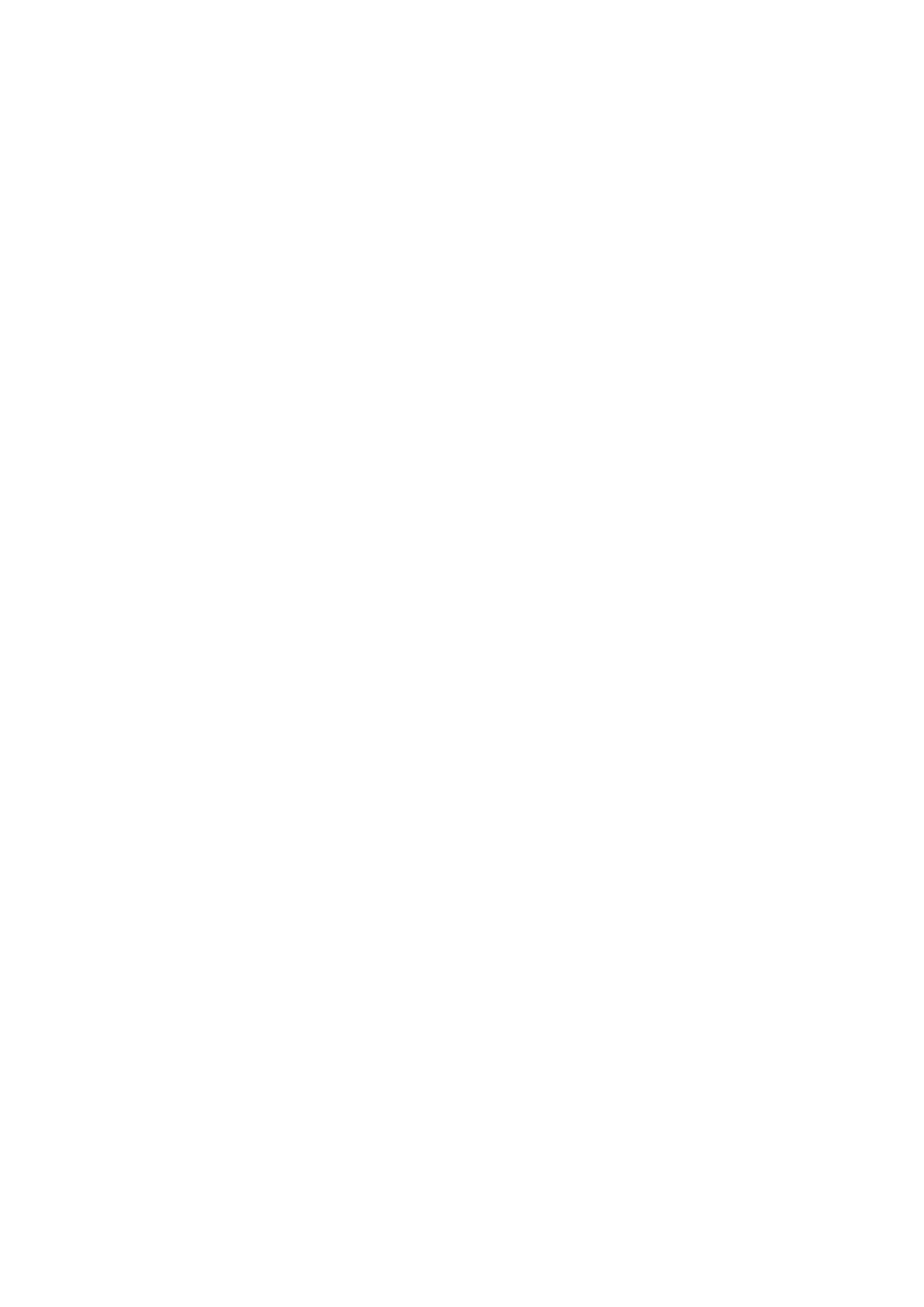# **Introduction**

### **Key Points**

- The FCA's latest consultation on the Markets in Financial Instruments Directive II ("**MiFID II**") mainly covers conduct of business issues.
- The new rules will toughen the UK regime on inducements, including in relation to the requirement to unbundle execution fees from investment research.
- The FCA is considering whether to extend the MiFID II rules on the recording of telephone calls to all "Article 3 firms", which includes financial advice firms.

### **Background**

On 29 September 2016, the Financial Conduct Authority ("**FCA**") issued its third consultation paper (the "**Consultation Paper**") on the implementation of MiFID II in the United Kingdom. 1

The Consultation Paper follows two previous FCA consultations on MIFID II:

- CP15/43, which covered issues related to the FCA's regulation of the secondary trading of financial instruments.<sup>2</sup>
- CP16/19, which covered a range of issues including position limits and position reporting for commodity derivatives, systems and controls requirements, and protection for client assets.<sup>3</sup>

The latest Consultation Paper mainly covers the MiFID II conduct of business requirements, together with some other issues. During the summer of 2016, the European Commission published delegated acts containing detailed rules for the conduct requirements. This has allowed

the FCA to prepare draft rules and guidance to implement these requirements, including in relation to the following issues:

- inducements;
- recording of telephone calls and e-mails;
- the assessment of suitability and appropriateness;
- conflicts of interest; and
- product governance.

## **The FCA's approach to MiFID II**

The MiFID II package will contain two EU Directives:

- the MiFID II Directive; and
- the MiFID II Delegated Directive.

The Consultation Paper sets out how conduct and other requirements in these Directives will be transposed into the UK regulation as rules in the FCA Handbook. The UK is required to ensure that the Directive requirements are transposed into UK national law by 3 July 2017.

The remainder of the MiFID II legislation, including much of its detail, is contained in EU Regulations, including the Markets in Financial Instruments Regulation ("**MiFIR**") and the MiFID II Delegated Regulation.

When these Regulations come into effect on 3 January 2018, they will be deemed to be directly effective in EU Member States. This means that they do not strictly need to be transposed into national law or regulation. For example, the FCA does not intend the requirements in MiFIR to be transposed into the FCA Rules.

However, the FCA has recognised that firms make extensive use of the Conduct of Business Sourcebook ("**COBS**") in the FCA Handbook, and that market participants would prefer to be able to access a single source containing all of the MiFID II conduct requirements. The FCA therefore proposes to copy out the conduct requirements from the relevant Regulations, and collate them in COBS.

<sup>1</sup> <sup>1</sup> FCA, *Markets in Financial Instruments Directive II Implementation Paper – Consultation Paper III* (CP16/29) (September 2016), available a[t https://www.fca.org.uk/publications/consultation-](https://www.fca.org.uk/publications/consultation-papers/cp16-29-mifid-ii-implementation)

[papers/cp16-29-mifid-ii-implementation.](https://www.fca.org.uk/publications/consultation-papers/cp16-29-mifid-ii-implementation)  <sup>2</sup> FCA, *Markets in Financial Instruments Directive II Implementation – Consultation Paper I* (CP15/43), available at

[https://www.fca.org.uk/publications/consultation-papers/cp15-43](https://www.fca.org.uk/publications/consultation-papers/cp15-43-markets-financial-instruments-directive-ii-implementation-%E2%80%93) [markets-financial-instruments-directive-ii-implementation-](https://www.fca.org.uk/publications/consultation-papers/cp15-43-markets-financial-instruments-directive-ii-implementation-%E2%80%93) [%E2%80%93.](https://www.fca.org.uk/publications/consultation-papers/cp15-43-markets-financial-instruments-directive-ii-implementation-%E2%80%93)

<sup>3</sup> FCA, *Markets in Financial Instruments Directive II implementation proposals – Consultation Paper II* (CP16/19) (July 2016), available at [https://www.fca.org.uk/publications/consultation-papers/markets](https://www.fca.org.uk/publications/consultation-papers/markets-financial-instruments-directive-ii-implementation-proposals-cp16-19)[financial-instruments-directive-ii-implementation-proposals-cp16-19.](https://www.fca.org.uk/publications/consultation-papers/markets-financial-instruments-directive-ii-implementation-proposals-cp16-19)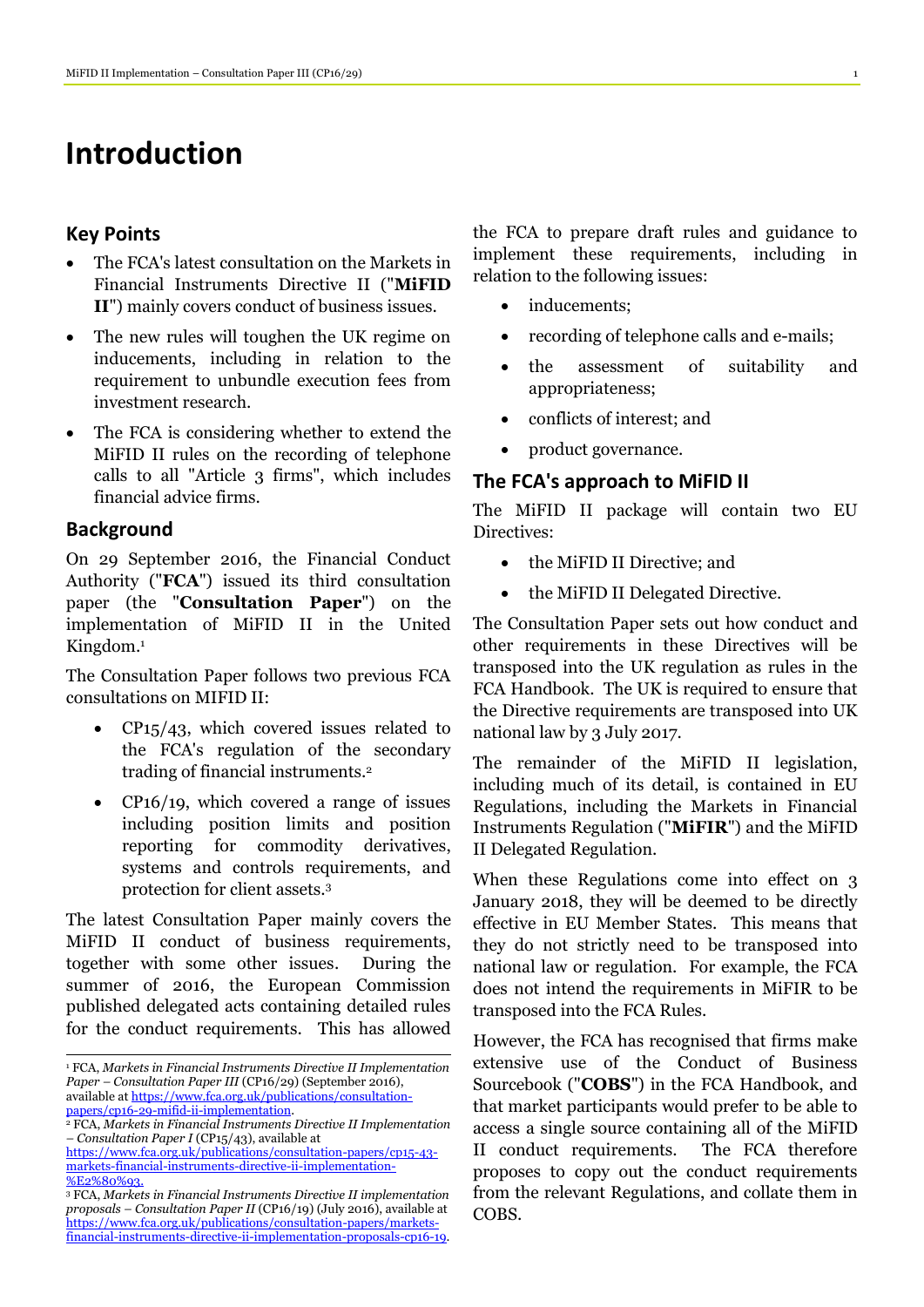## **Goldplating MiFID II**

When MiFID was implemented in 2006-7, the Financial Services Authority "goldplated" its requirements by applying MiFID standards to certain financial institutions and products that were outside the scope of the Directive.

The Consultation Paper considers whether the FCA should continue with this approach by goldplating the MiFID II rules, both in relation to the existing UK requirements that goldplated MiFID and in relation to new requirements under MiFID II.

In particular, the FCA has invited comments on its proposals in the following areas:

#### *Non-MiFID products*

The current COBS rules apply MiFID standards to insurance-based investments and certain other non-MiFID products that are strictly outside the scope of MiFID. The FCA proposes that it should continue to apply the existing COBS rules to these products, rather than the more rigorous MiFID II standards, in order to await more clarity on how the Insurance Distribution Directive ("**IDD**") will affect these products. The FCA intends to review this topic in 2017.

#### *Structured deposits*

The FCA proposes to apply MiFID II rules to activities of advising on or selling structured deposits.

#### *Non-MiFID firms*

The FCA has considered whether it should apply MiFID II standards to non-MiFID firms.

- Article 3 firms. Article 3 of MiFID allows a firm to be exempted from the scope of the Directive if it:
	- does not hold clients' funds or securities;
	- only provides the investment services of the reception and transmission of orders and/or investment advice in relation to funds;

- sends orders only to specified categories of financial institution.

The FCA has proposed that the enhanced conduct requirements under MiFID II should in general be applied to such firms.

 UCITS managers, Alternative Investment Fund Managers ("**AIFMs**"), and other non-MiFID firms. The UK currently applies COBS requirements to certain non-MiFID firms. The FCA has recognised it would not always be appropriate to apply the MiFID II conduct requirements to these firms uniformly, and has instead proposed a tailored approach based on the type of entity concerned.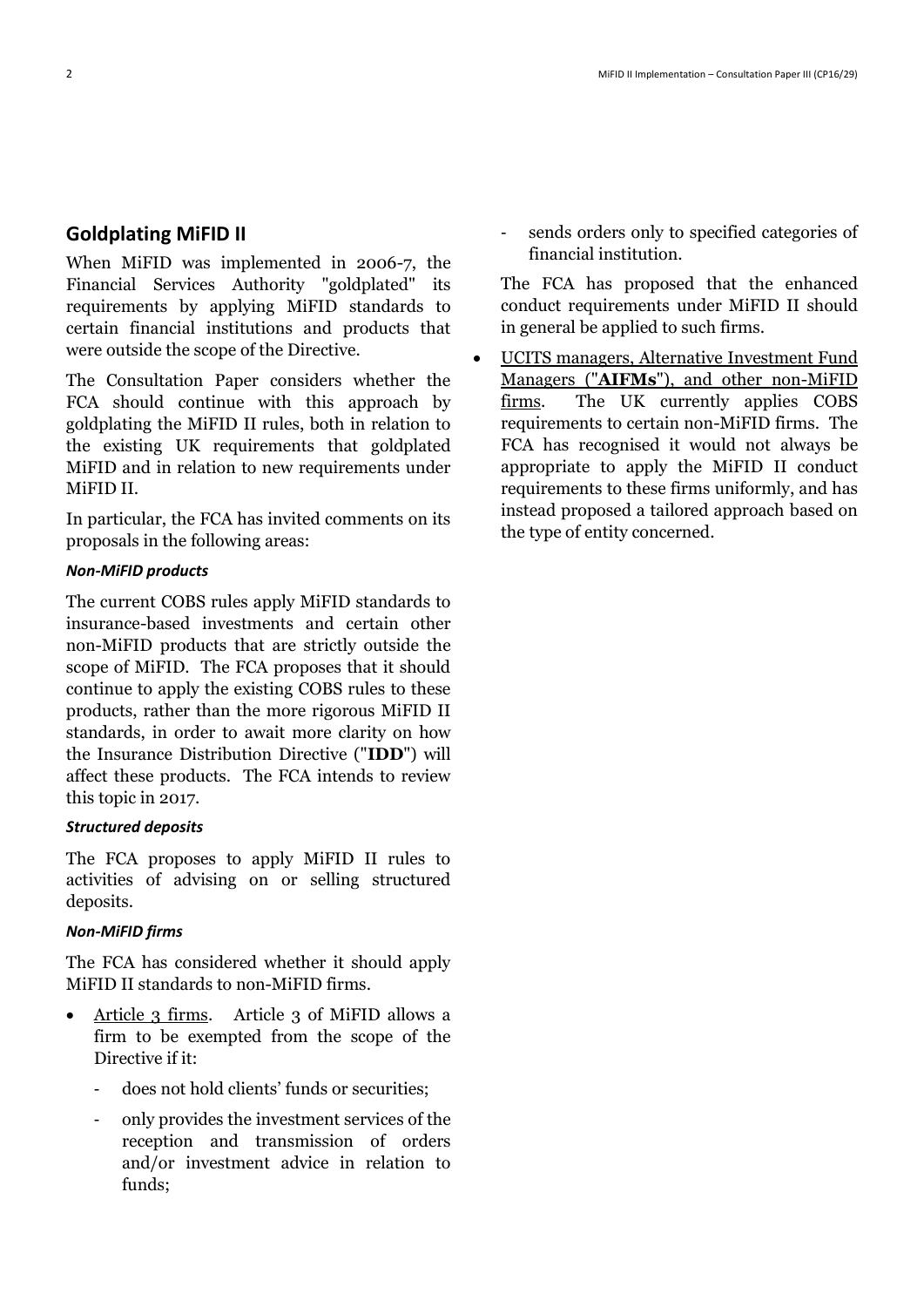# **Conduct of Business**

#### **Inducements, including adviser charging**

MiFID II will enhance the existing inducements regime. In particular, it will ban independent advisers and portfolio managers from receiving and retaining monetary and non-monetary benefits from third parties, other than minor nonmonetary benefits.

The FCA proposes to implement the MiFID II inducements regime by revising its core inducements rules in COBS 2.3. It also intends to revise the adviser charging rules in COBS 6, which were created as a result of the Retail Distribution Review ("**RDR**") in 2012.

In particular, the FCA proposes that:

- The MiFID II inducements regime will not be applied to insurance-based investments. Instead, the existing rules in COBS 2.3 will continue to apply until the IDD is implemented.
- The MiFID II regime will be extended to the MiFID business of Article 3 firms.
- The MiFID II prohibition on accepting and retaining commission for firms providing investment advice on an independent basis will be extended to firms providing restricted advice.

The existing RDR rules on adviser charging will be retained, but will be amended to clarify their relationship with the MiFID II requirements..

### **Inducements and research**

MiFID II recognises that third party research may be a useful resource for firms. Consequently MiFID II allows research not to be treated as an inducement provided that it is paid for:

- directly by the firm from its own resources; or
- via a separate research payment account, funded by specific research charges to the client.

The FCA intends to replace its existing rules on the use of dealing commission in COBS 11.6 with a new section in COBS 2.

The FCA also intends to apply these MiFID II requirements to UCITS management companies and AIFMs, which are outside the scope of MiFID II but are currently subject to the COBS rules on dealing commission.

#### **Client categorisation**

MiFID II seeks to protect non-retail clients by amending how clients are categorised. particular, it will specify that local authorities should automatically be treated as retail clients.

The FCA intends to use its discretion to issue specific criteria for the opting up of local authorities and local authority pension schemes from retail client status to elective professional client status.

#### **Disclosure requirements**

The FCA has proposed significant changes to COBS in order to implement the wide variety of disclosure requirements in MiFID II. These include information about the firm and the products it sells, disclosure of costs and charges, and the provision of periodic reports to clients.

#### **Independence**

MiFID II will require firms which describe their advice as "independent" to assess a sufficient range of financial instruments.

In the UK, the RDR rules already apply to firms providing "independent" advice on retail financial products, but this will need to be amended and extended under MiFID II. The FCA proposes to apply the MiFID II independence standard to personal recommendations relating to MiFID financial instruments, structured deposits, and non-MiFID retail investment products.

#### **Suitability**

Firms are required to assess the suitability of an investment for a client when making a personal recommendation or a decision to deal on a discretionary basis.

MiFID II will make a number of changes to the requirement to assess suitability, for example by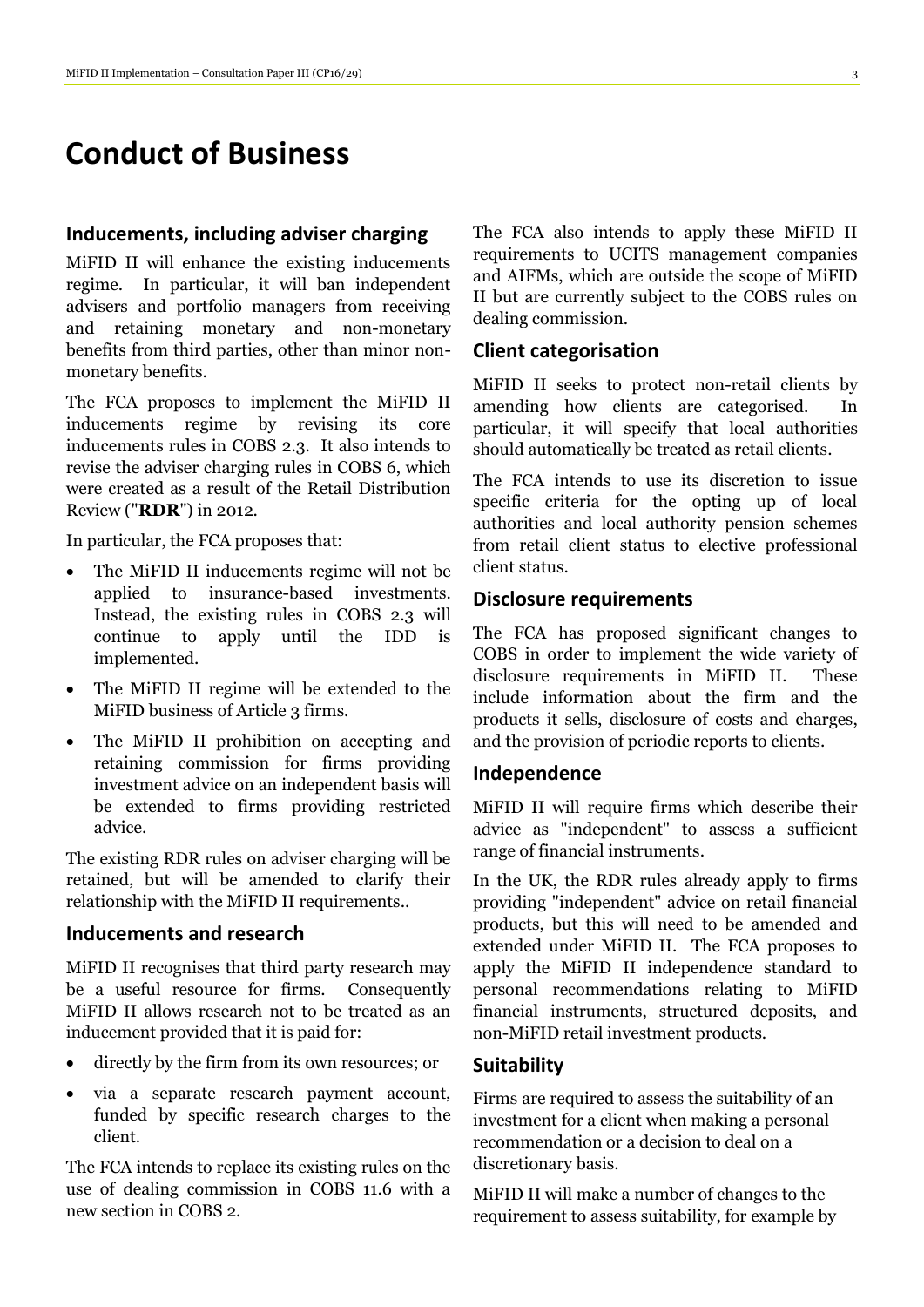specifying how firms should ensure that information collected from clients is reliable, and what should be included in a suitability report. The FCA will update the suitability rules in COBS 9 in order to apply the changes required by MiFID II.

The FCA proposes that the changes should be applied to MiFID business and to Article 3 firms carrying on MiFID business. The current COBS rules will continue to apply to non-MiFID business until the IDD is implemented in 2018.

### **Appropriateness**

The MiFID appropriateness rules require a firm, before carrying out a deal for a client in a complex instrument (such as a non-readily realisable security, a derivative, or a warrant) to request information on the client's knowledge and experience and to assess the appropriateness of the investment for the client.

MiFID II will widen the scope of products that are classified as "complex". This means that the requirement to assess appropriateness will apply to a wider range of products.

The FCA proposes to copy out the requirements in MiFID II, including the criteria for determining whether a product is "non-complex".

#### **Dealing and managing**

The FCA proposes to implement the new MiFID II requirements in relation to best execution, client order handling, personal transactions, and underwriting and placing.

In addition, the FCA has proposed that the MiFID II requirements for best execution rules should be applied to financial advisers that are exempt from MiFID under Article 3, UCITS management firms, and AIFMs.

#### **Investment research**

The FCA proposes to delete the existing COBS rules on the production and dissemination of investment research, and to copy out the new MiFID II requirements into a single chapter in COBS.

The FCA expects that the new requirements in relation to investment research will be largely unchanged from the existing UK regime.

### **Client agreements**

Currently COBS 8 requires firms to enter into a written basic agreement with retail clients. Under MiFID II, this requirement will be extended to professional clients.

In line with MiFID II, the FCA intends to provide more specific detail regarding the content of these agreements.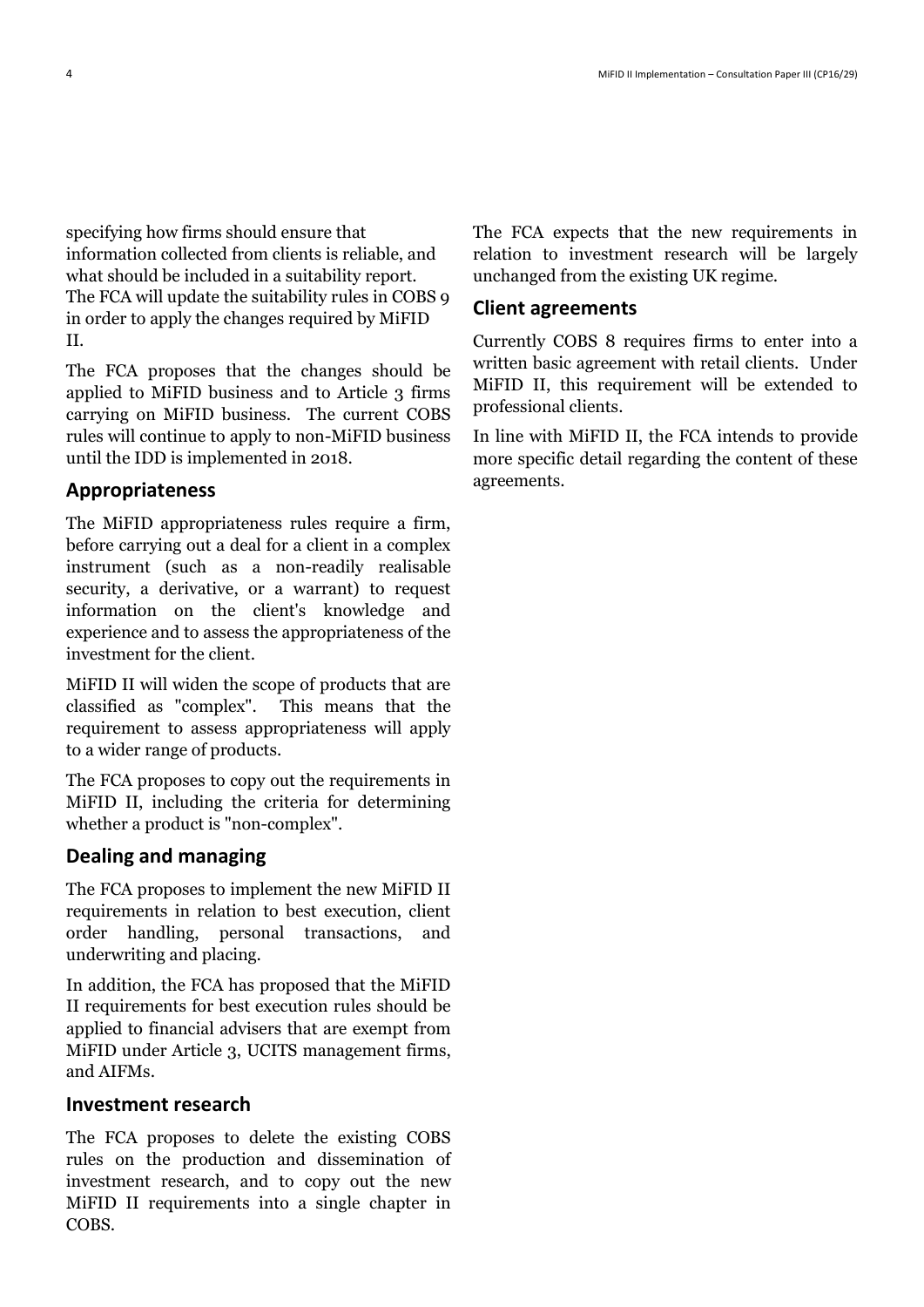# **Other matters**

#### **Product governance**

The FCA currently provides non-binding guidance on product governance in the Responsibilities of Providers and Distributors for the Fair Treatment of Customers ("**RPPD**"). Under MiFiD II, broadly similar requirements will become binding rules for MIFID business.

The FCA proposes to implement the MiFID II product governance provisions in the form of:

- Handbook rules for firms carrying on MiFID business; and
- Handbook guidance for non-MiFID firms that manufacture or distribute MiFID financial instruments.

### **Knowledge and competence requirements**

MiFID II requires firms to ensure that individuals giving advice or information on financial instruments have the necessary knowledge and competence to meet investor protection requirements.

The FCA has stated that it intends to comply with the guidelines issued by the European Securities and Markets Authority ("**ESMA**") on the assessment of knowledge and competence in staff providing investment advice or information about financial instruments.

The FCA proposes to make minor amendments to the Training and Competence sourcebook ("**TC**") and the Senior Management Arrangements, Systems and Controls sourcebook ("**SYSC**") in order to implement the ESMA guidelines.

### **Telephone and email recording**

MiFID II will introduce a mandatory requirement for the recording of telephone calls and the retention of electronic communications when staff are providing client order services or dealing on own account.

The UK already has a regime for the recording of calls and emails. The FCA will update its current rules in line with the new requirements. It also intends to apply the regime to a wider range of firms than is required by MiFID II. The FCA

proposes that the requirement to record calls should be extended to:

- discretionary investment managers;
- corporate finance business;
- UCITS management companies and AIFMs; and
- financial advice firms that are exempt from MiFID under Article 3.

The FCA has stated that, in relation to Article 3 firms, it is open to considering other proposals to address consumer protection concerns in this area.

## **Supervision, authorisation and approved persons**

MiFID II will require firms seeking authorisation to provide regulators with additional information on a firm's organisational structure and management body. The FCA has proposed the introduction of a new Form A in order to obtain this information.

Unlike the FCA's other proposals, the consultation on this point will close early, at the end of October 2016, so that the FCA can have the forms in place when it opens the gateway for firms seeking to be authorised in early 2017.

#### **Perimeter guidance**

The FCA has proposed new perimeter guidance on the scope of MiFID II. In particular, the FCA intends to provide guidance on the application of the new rules to:

- foreign exchange derivatives;
- emission allowances; and
- commodity derivatives.

The FCA also intends to provide guidance on exemptions from the scope of MiFID II for:

- professional firms; and
- firms trading in commodity derivatives.

#### **Consequential changes to FCA Handbook**

Based on its proposals in CP16/19 on SYSC and the Client Assets sourcebook ("**CASS**"), the FCA has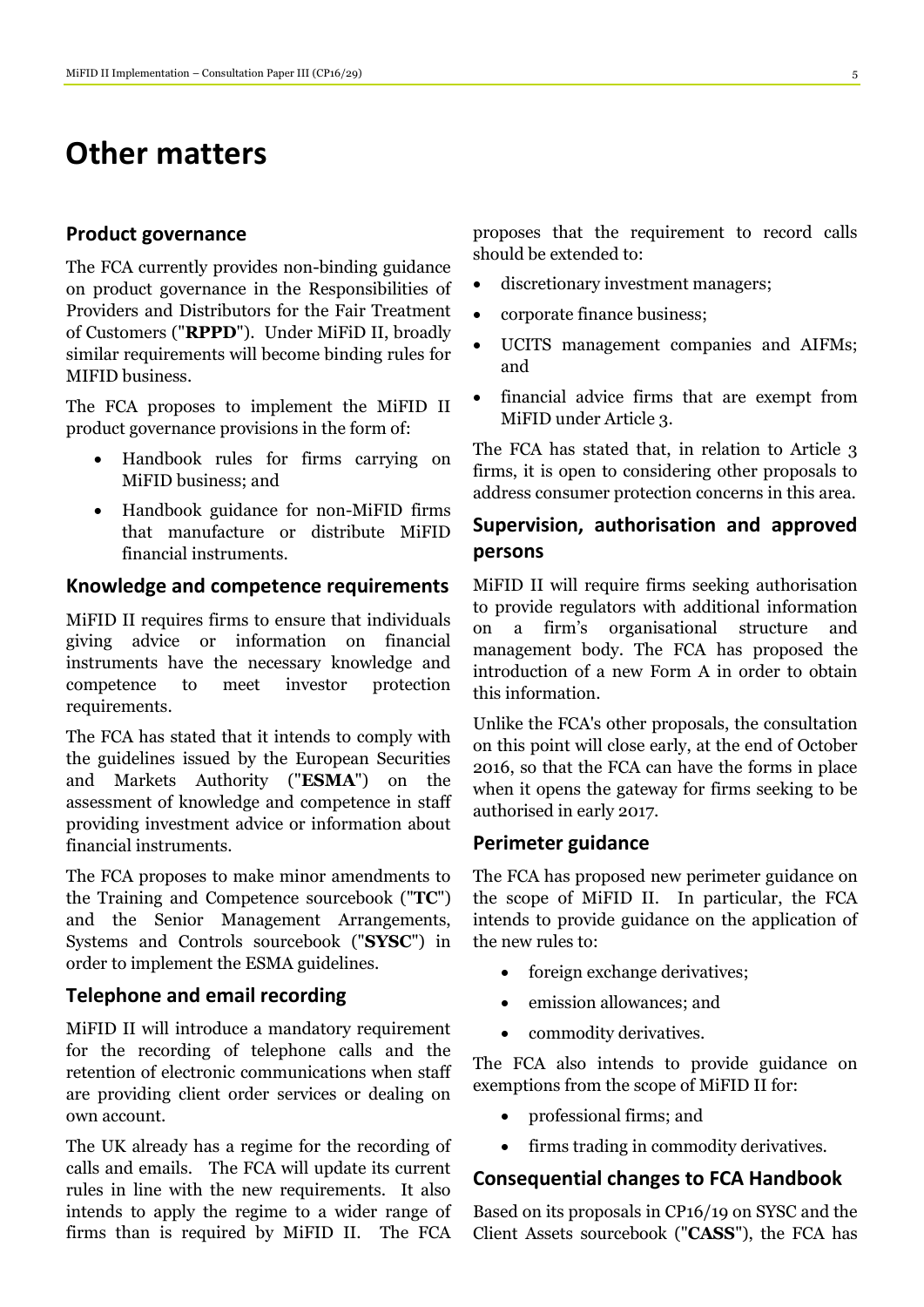proposed some consequential amendments to the FCA Handbook. It has also proposed updates to some references in the prudential rules.

# **Next steps**

The FCA is considering whether to issue a further MiFID II consultation paper on consequential changes to the FCA Handbook.

The FCA intends to publish a policy statement covering all aspects of its implementation of MiFID II in the first half of 2017.

The FCA must transpose the rules in the MiFID II Directive and the Delegated Directive by 3 July 2017.

Most of the provisions in the MiFID II legislative package will become effective on 3 January 2018.

# **Further information**

Please visit our MiFID II microsite at [http://www.hoganlovells.com/en/knowledge/topi](http://www.hoganlovells.com/en/knowledge/topic-centers/mifid-ii) [c-centers/mifid-ii.](http://www.hoganlovells.com/en/knowledge/topic-centers/mifid-ii)

# **Key Contacts**



**Rachel Kent Partner T** +44 20 7296 5849 rachel.kent@hoganlovells.com



**Michael Thomas Partner T** +44 20 7296 5081 michael.thomas@hoganlovells.com



**Dominic Hill Partner T** +44 20 7296 2297 dominic.hill@hoganlovells.com